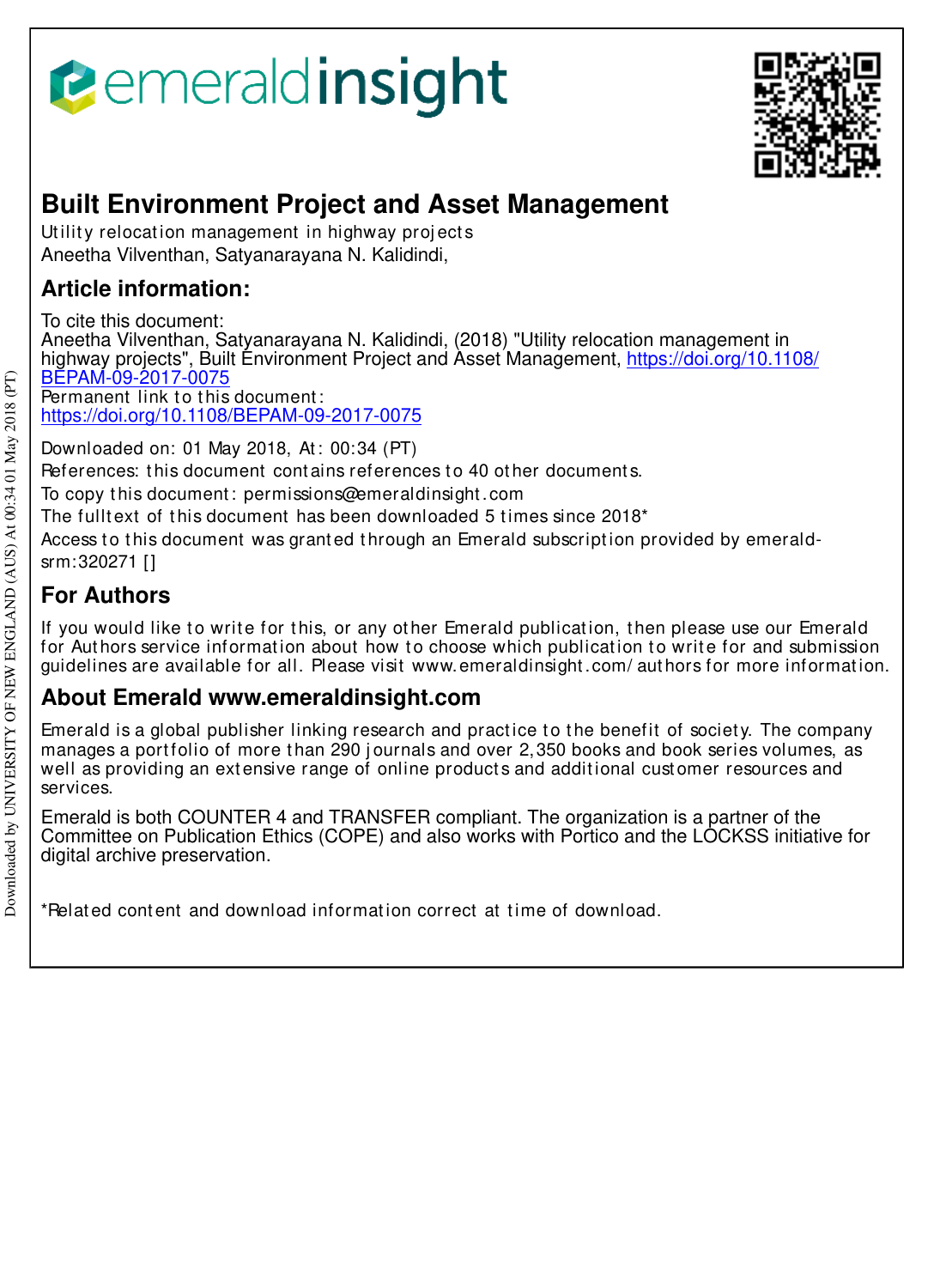# Utility relocation management in highway projects

Aneetha Vilventhan

*Department of Civil Engineering, Indian Institute of Technology Madras, Chennai, India, and*

Satyanarayana N. Kalidindi

*Department of Civil Engineering, Indian Institute of Technology Tirupati, Chennai, India*

# Abstract

Purpose – Utility relocation issues are unfortunately frequent and recurring problems in several countries' highway projects. Very few studies have addressed the utility relocation issues in highway projects. The purpose of this paper is two-fold. First, this paper explores how the utility relocation issues are managed in highway projects. Second, this paper systematically identifies the prioritized technical and coordination strategies to be adopted to avoid delays in utility relocation.

Design/methodology/approach – Multiple case-based research methodology was used to explore how the utility relocation issues are managed in highway projects. Empirical evidences from 11 road and bridge projects in India were used to develop the descriptive storyline for each of the project. The strategies used to manage the utility relocation issues were identified from three sources namely literature review, case studies and nominal group technique (NGT). The strategies were then evaluated quantitatively using NGT.

Findings – The analysis of the case studies showed that the delays in utility relocation were in the range of 5-52 months. It was found that the duration of relocation of utilities is impacted more significantly by the complexity of underground utilities rather than the size of the projects. Strategies that are used to manage utility relocation were identified across two groups namely; technical and coordination strategies.

**Practical implications** – Recommendations are provided for the practical use and policy changes. Originality/value – The prioritized technical and coordination strategies can be used systematically to avoid delays in utility relocation.

Keywords Case study, Project delays, Nominal group technique, Highway projects, Utility conflict management, Utility relocation

Paper type Research paper

#### 1. Introduction and background of the infrastructure development in India

The infrastructure sector is a key driver for the Indian economy (IBEF, 2016). The transport infrastructure sector in India grows at a compounded annual growth rate (CAGR) of 5.9 percent through the year 2021, thereby becoming the fastest-expanding component of the country's infrastructure sector. India has the second largest road network across the world at 5.4 million km and it is expected to cover another 50,000 km by 2019. An outlay of Rs 6.92 trillion (US\$ 107.64 billion) has been invested in October 2017 to build a road network of 83,677 km over the next five years (IBEF, 2017). The growth potential is also immense in other sectors such as power, railways, metro rail, ports, irrigation, and pipelines.

Various media reports show incidents of extended delays and extensive cost overruns in Indian infrastructure projects (*The Times of India*, 2011; *The Hindu*, 2012; *The Hindu*, 2013; *Infrastructure Today*, 2013; *The Hindu*, 2014 etc.). Delays in utility relocation are the most common causes for delays which highly impacts the road projects (World Bank Report, 2008; *The Times of India*, 2012). The analysis conducted on 21 ongoing and completed National Highway Authority of India projects, showed that these projects were extensively delayed due to delay in the relocation of utilities. Among the relocation processes, the relocation of electrical utilities took an average of 33 months, the relocation of telephone utilities took an average of 31 months and water utilities about 29 months on average, against the planned target of about 18 months (World Bank Report, 2008). DOI 10.1108/BEPAM-09-2017-0075



Built Environment Project and Asset Management © Emerald Publishing Limited 2044-124X

Downloaded by UNIVERSITY OF NEW ENGLAND (AUS) At 00:34 01 May 2018 (PT) Downloaded by UNIVERSITY OF NEW ENGLAND (AUS) At 00:34 01 May 2018 (PT)

**Utility** relocation management

Received 3 October 2017 Revised 11 January 2018 9 February 2018 Accepted 20 February 2018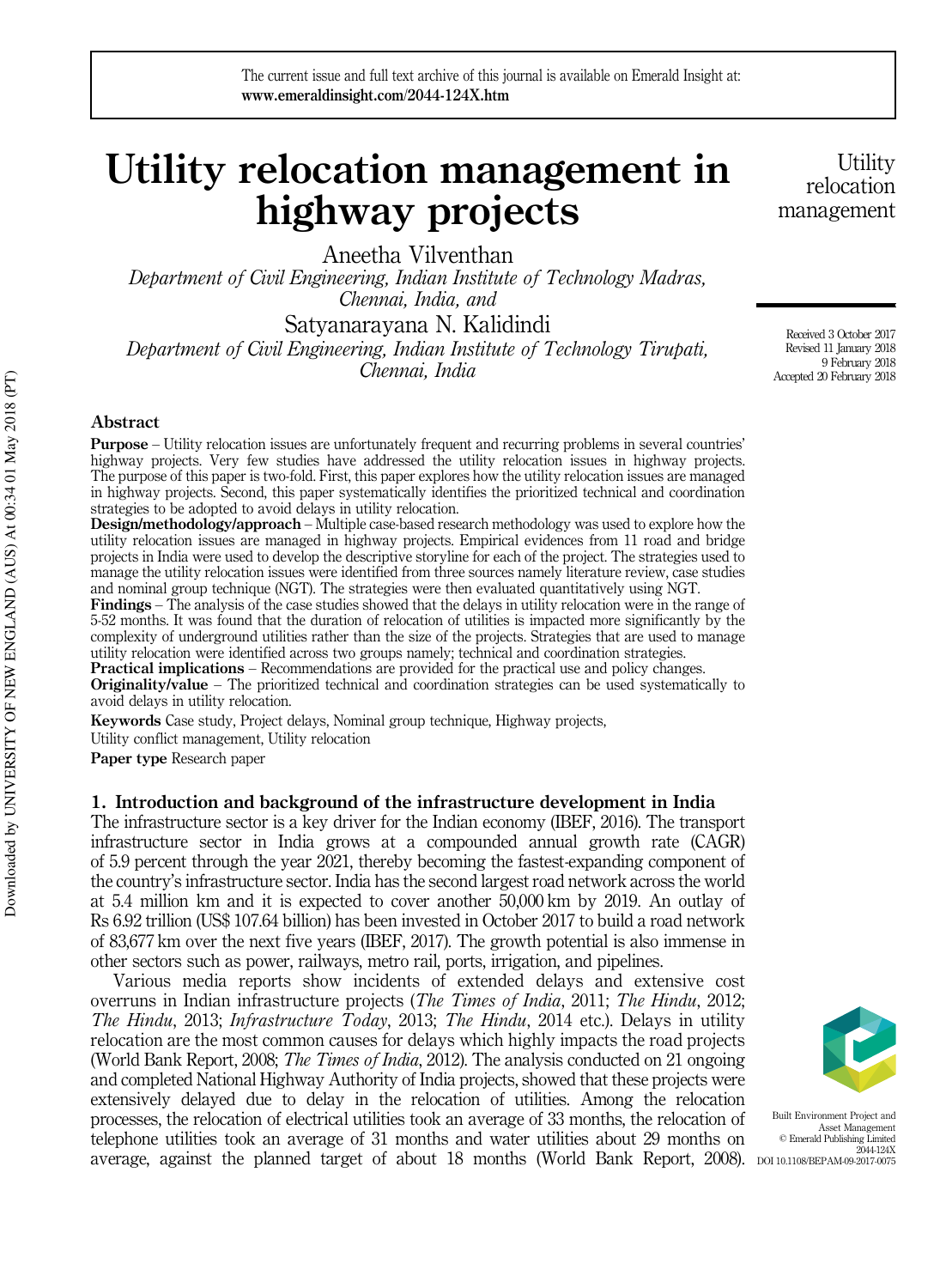Understanding and eliminating the delays caused due to utility relocation is very important in buffering the projects against negative outcomes on the overall project performance (Chou *et al.*, 2009).

There are a number of problems associated with the relocation of utilities. Coordination of the parties involved in the process is also complex. Effective strategies should be implemented to mitigate these problems. Although there are few studies that identify the problems in utility relocation, limited research has been done to look at strategies for mitigating utility relocation problems. The purpose of this paper is to explore how utility relocation issues occur in projects and to develop strategies for avoiding utility relocation delays.

The paper is organized as follows: first, the literature on utility relocations is reviewed followed by the discussion on the methodologies used such as multiple case-based research methodology and the nominal group technique (NGT). After the methodology, the case study analysis and the findings of the case study analysis are discussed. This is followed by the identification and evaluation of the strategies. Finally, attention is drawn to the recommendations and conclusions.

#### 2. Literature review

Worldwide, transportation agencies follow various practices for utility relocations. American Association of State Highway and Transportation Officials' conducted an international level study to identify the utility relocation best practices followed in different countries (FHWA, 2002). It was found that developed countries such as USA, Australia, England, Norway, Netherlands, and Germany adopt best practices such as: Subsurface utility Engineering; MoU and agreements, Utility councils, and committees for utility coordination; separate agencies for storing and retrieving underground utility information such as dial before you dig; one call centers and cable tube information centers. In developing countries such as India, the process of relocation gets unduly delayed due to poor coordination between the highway department and the various utility departments (World Bank Report, 2008).

Studies in the developed countries present bodies of knowledge that identify the problems in utility relocation and best practices for utility relocation (GAO, 1999; Marti *et al.*, 2002; Ellis, 2003; Utility Relocation Task Force, 2004; Osman and El-Diraby, 2007; Caldas *et al.*, 2008; Goodrum *et al.*, 2008; Jung, 2009; Ellis *et al.*, 2009; Chou *et al.*, 2009; Quiroga *et al.*, 2012; Sturgill *et al.*, 2014; Monri, 2015) and there is a need for similar studies on utility relocation best practices in developing countries.

In Indian context, Vilventhan and Kalidindi (2016) have identified the factors influencing delays in utility relocation and mapped the interrelationships between factors using cognitive mapping technique. This study provides only the interaction between the delay factors and does not provide any insight on how the various utility relocation issues are managed in different projects. Hence, in order to further understand the various practices, and to explore how the utility-related issues are managed during relocation, this paper presents the case level analysis of the road and bridge projects.

Utility relocation issues commonly occur worldwide and there is a need to effectively manage these issues through adopting appropriate strategies. Ralph (2003) has developed strategies to avoid utility relocation delays in highway projects. But these strategies are generic and do not identify the specific technical and coordination strategies used to avoid utility relocation delays. This paper systematically identifies the important technical and coordination strategies to avoid delays in utility relocation and right of way acquisition. This paper contributes to the growing literature on the utility conflict management in transportation infrastructure projects.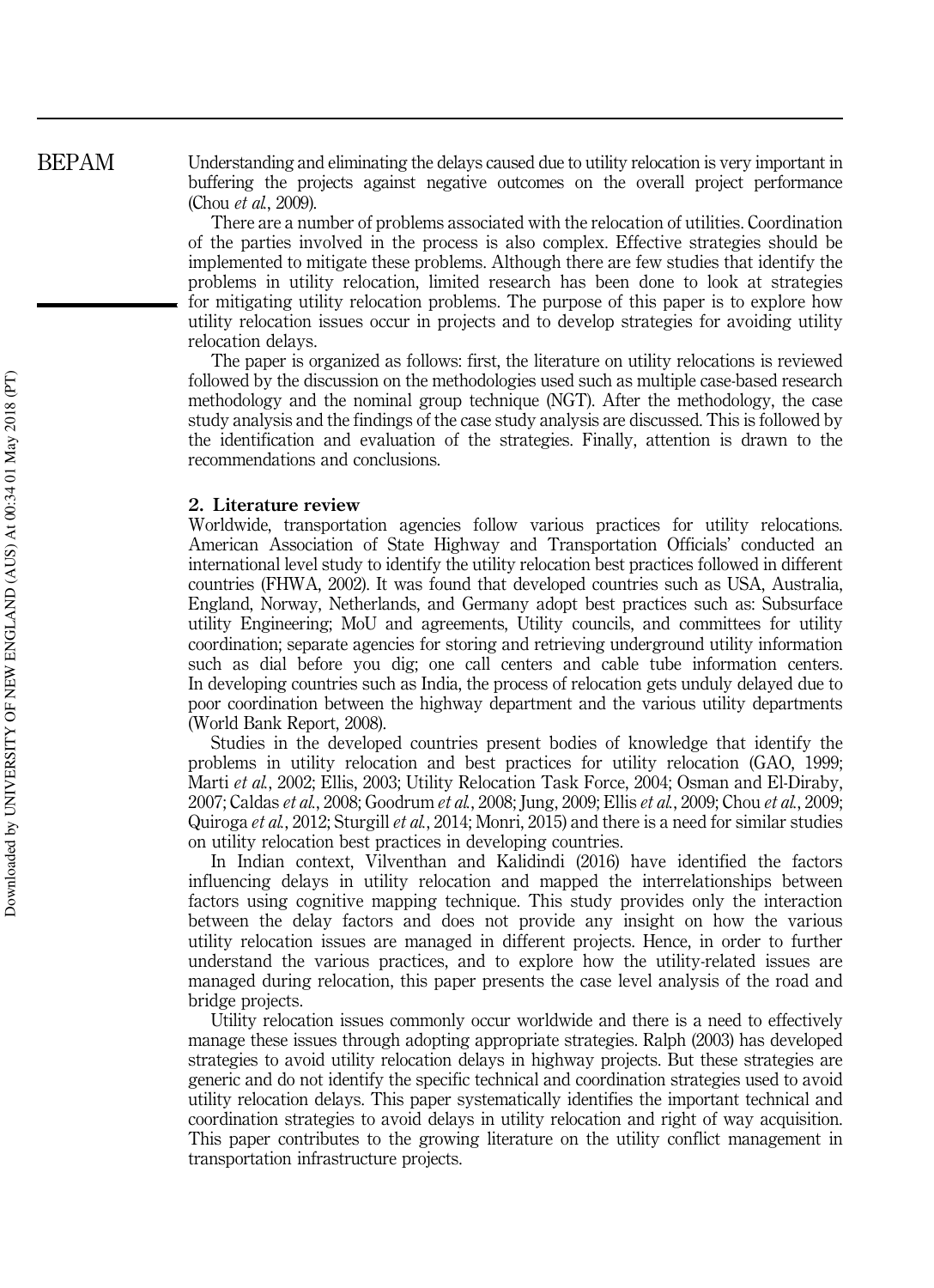## 3. Research methodology

This study adopts mixed research methods. Multiple case-based research methodology is used for identifying the utility relocation issues and strategies adopted to overcome these issues. NGT is used to evaluate the strategies quantitatively.

## *3.1 Methodology 1: multiple case-based research methodology*

The case study is an appropriate strategy when the research study aims to explore in depth a program, an activity or a process (Stake, 1995). It enables the researcher to explore differences within and between cases. Case studies were used to explore the rich issues in the process of relocation of utilities.

#### *3.2 Case study design*

Case studies can be exploratory, explanatory or descriptive (Yin, 2009). The nature of this study is exploratory. It intends to answer questions such as:

*RQ1.* How do utility relocation issues occur in projects?

*RQ2.* What are the strategies adopted to overcome utility relocation issues in projects?

The first question seeks to shed light on the various utility relocation issues. The second question aims to address the different strategies used to manage these issues in road and bridge projects. The unit of analysis for these case studies is the utility relocation issues and the relocation strategies.

#### *3.3 Selection of cases*

The cases were selected through screening the possible road and bridge projects that have the following characteristics (Table I). Projects that seem to be most affected by delays due to utility relocation. Projects with both conventional and combined relocation strategy were chosen. In conventional strategy, utility agencies themselves relocate the utilities whereas in the combined strategy the relocation is carried out by the construction contractor under the supervision of the utility agencies (Vilventhan and Kalidindi, 2016). To compare the impact of utility relocation issues based on location, projects from both urban metropolitan and rural areas were selected. To compare the projects based on size, small, medium and large-sized projects were considered. Both ongoing and completed projects were chosen. These criteria for selection captured the variation and the similarities in the issues on various types of project.

The evidence for case studies originates primarily from six sources (Yin, 2009). In this context, the descriptive storyline for each case was developed from data collected through interviews with project participants, archival records, project document, site visits, and other secondary data sources such as newspaper reports and informal dialogues. Project document includes minutes of site meetings, letters, work program, progress reports, highway manual and contract documents.

Semi-structured interviews were conducted with various stakeholders associated with each project such as officials from the highway department, utility agencies, and contractor. The officials held positions such as project director, deputy chief engineer, divisional engineers, superintendent engineers, assistant executive engineers, project managers and project engineers. For this study, the interviews were open-ended and focused (semi-structured). Interview guide and case study protocol were prepared in order to capture the information required from all interviews. The number of interviews conducted and data sources for each of the case are shown in Table I. The data from interviews were coded and analyzed using the computer-aided qualitative analysis software (NVIVO 10).

**Utility** relocation management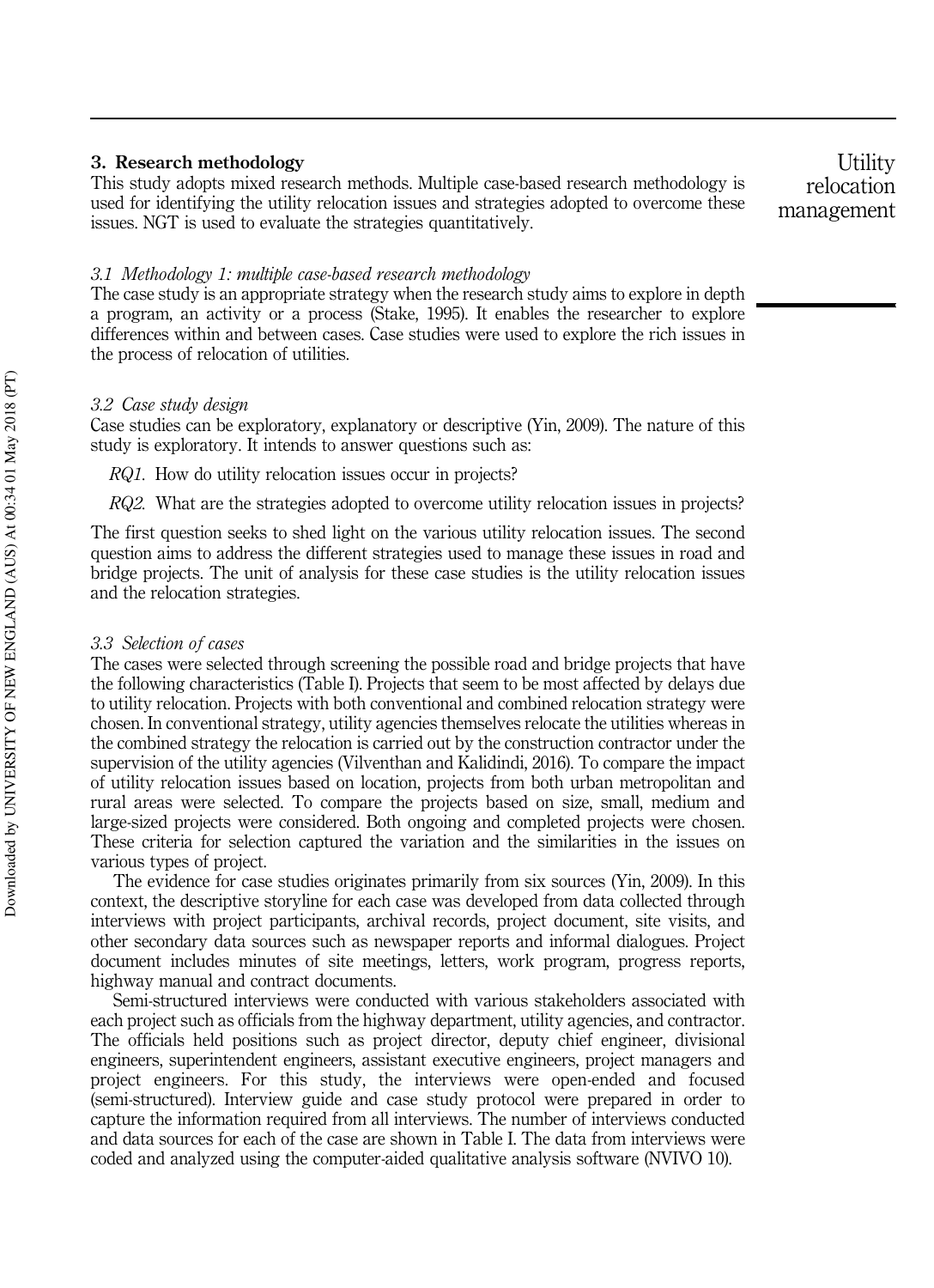# **BF**

| <b>BEPAM</b>                                       |                | S. No Project State |                | Contract<br>$price -$<br><b>INR</b><br><b>Millions</b> | Year<br>(Sstart) | No. of<br>interviews | conducted Data sources                                                                       | Status during<br>the period of<br>study (June<br>2012-May 2014) |
|----------------------------------------------------|----------------|---------------------|----------------|--------------------------------------------------------|------------------|----------------------|----------------------------------------------------------------------------------------------|-----------------------------------------------------------------|
|                                                    | 1              | ROB1                | Tamil Nadu     | 188.2                                                  | 2005             | 6                    | Interviews, archival records Completed                                                       |                                                                 |
|                                                    | $\overline{2}$ | ROB <sub>2</sub>    | Tamil Nadu     | 113                                                    | 2000             | 5                    | Interviews, archival records Completed                                                       |                                                                 |
|                                                    | 3              | FL1                 | Maharashtra    | 1,474                                                  | 2008             | 12                   | Interviews, archival records Completed                                                       |                                                                 |
|                                                    | $\overline{4}$ | FL2                 | Tamil Nadu     | 635.6                                                  | 2005             | 8                    | Interviews, site visits,<br>project document,<br>newspaper reports and                       | Ongoing                                                         |
|                                                    |                |                     |                |                                                        |                  |                      | informal dialogues                                                                           |                                                                 |
|                                                    | 5              | RD1                 | Andhra Pradesh | 1,134                                                  | 2009             | 8                    | Interviews, archival records Completed                                                       |                                                                 |
|                                                    | 6              | RD2                 | Andhra Pradesh | 940                                                    | 2012             | 7                    | Interviews, site visits<br>project document, and<br>informal dialogues                       | Ongoing                                                         |
|                                                    | 7              | RD3                 | Andhra Pradesh | 781                                                    | 2012             | 8                    | Interviews, site visits,<br>Project document, and<br>informal dialogues                      | Ongoing                                                         |
|                                                    | 8              | FOB1                | Tamil Nadu     | 60.2                                                   | 2012             | 12                   | Interviews, site visits,<br>project document,<br>newspaper reports and<br>informal dialogues | Ongoing                                                         |
|                                                    | 9              | FOB <sub>2</sub>    | Tamil Nadu     | 60.2                                                   | 2012             | 7                    | Interviews, site visits,<br>newspaper reports and<br>informal dialogues                      | Ongoing                                                         |
|                                                    | 10             | FOB <sub>3</sub>    | Tamil Nadu     | 60.2                                                   | 2012             | 8                    | Interviews, site visits,<br>newspaper reports and<br>informal dialogues                      | Ongoing                                                         |
| Table I.<br>Characteristics of the<br>case studies | 11             | FOB <sub>4</sub>    | Tamil Nadu     | 60.2                                                   | 2012             | 6                    | Interviews, site visits,<br>newspaper reports and<br>informal dialogues                      | Ongoing                                                         |

*3.4 Methodology 2: NGT for the evaluation of the strategies for mitigating utility relocation delays*

The NGT is used to generate information and solutions to a problem that can then be ranked through group discussion (Potter *et al.*, 2004). NGT must be conducted with a small group of 5-9 participants, while some researchers have also tried with larger groups consisting of 22-24 individuals (Parthasarathy and Sharma, 2014). NGT has more advantages than other group processes such as Delphi (Delbecq *et al.*, 1975), focus groups and brainstorming (Stewart and Shamdasani, 1990). The steps involved in the NGT are shown in Figure 1. Purposive sampling was adopted to ensure a good mix of officials from contractor, utility



Downloaded by UNIVERSITY OF NEW ENGLAND (AUS) At 00:34 01 May 2018 (PT) Downloaded by UNIVERSITY OF NEW ENGLAND (AUS) At 00:34 01 May 2018 (PT)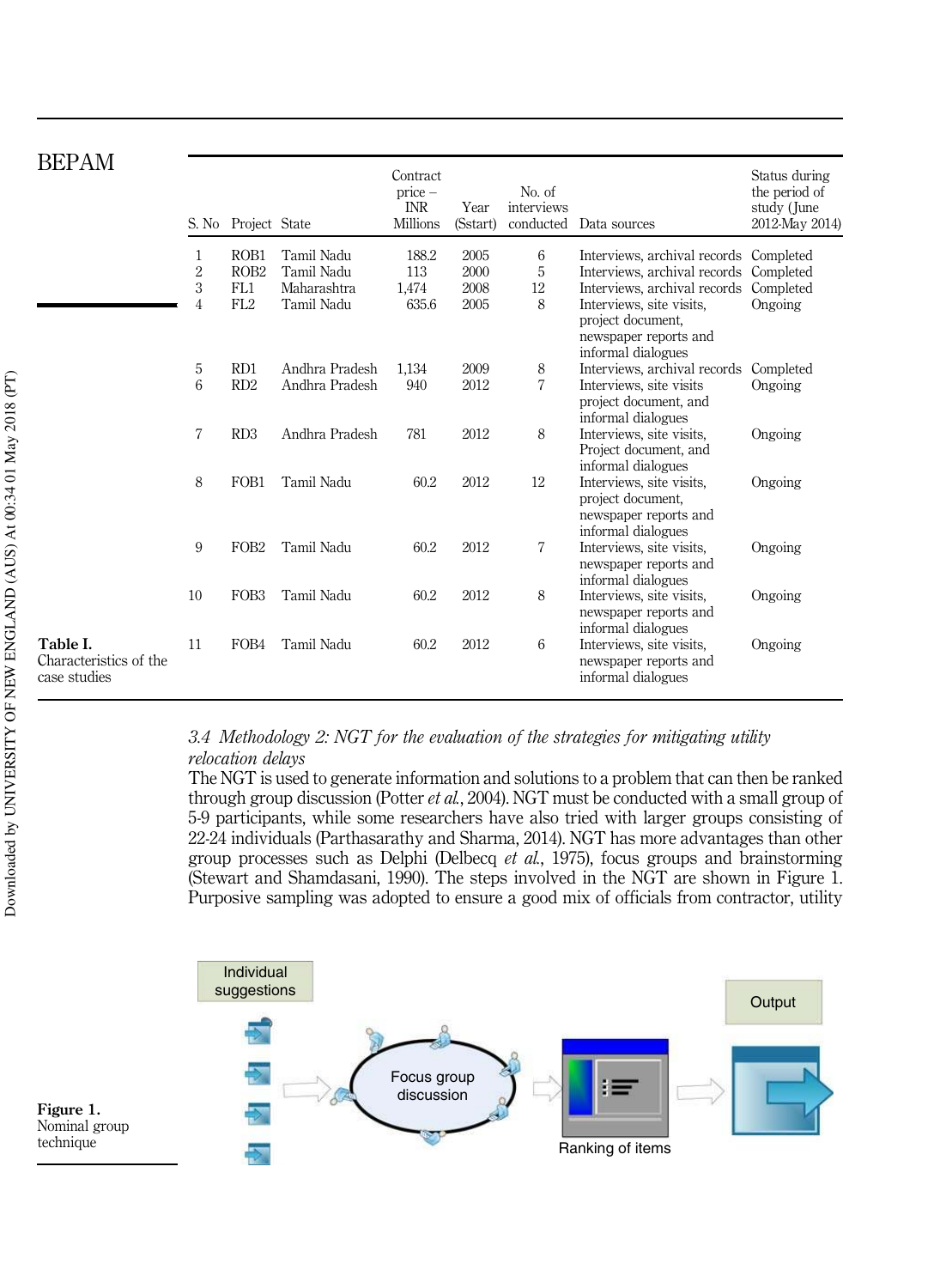agencies and highway department, and particularly majority (75 percent) of the selected officials with experience greater than 20 years as shown in Table II.

A focus group discussion was conducted as part of the NGT according to a predetermined schedule and new ideas were brought up. All participants were encouraged to share their thoughts collectively and brainstorm on specific issues such as problems faced in utility relocations and the strategies for mitigating utility relocation delays. The group discussion guide was prepared to aid the moderator. The group discussion came to an end when there were no further comments. To ensure the reliability and validity of the study, the audio recording was done (Leung and Chan, 2012). The participants ranked the strategies on the level of importance in a questionnaire. Thirty minutes were given to answer the questionnaire. A five-point scale from "very low" to "very high" was used for rating the importance of these strategies. The relative importance index (RII) was evaluated for each strategy. The RII is calculated as follows (Kumaraswamy and Chan, 1998):

$$
\text{RII} = \frac{\Sigma w}{A \times N}
$$

where  $w$ , is the weight assigned by each participant in a range from 1 to 5, where 1 implies "very low" and 5 implies "very high"; *A* the highest weight (5); *N* the total number in the sample.

## 4. Case level analysis

The case level analysis involved the development of descriptive storyline for all the 11 case studies. The descriptive storyline for each of the cases was developed based on the data collected and the memos developed during coding (Strauss and Corbin, 1998). The following section presents the descriptive storyline of only two cases due to space constraints.

#### *4.1 Analysis of case FL1*

Mumbai's longest flyover (FL1) which is 2.448 km long and running over nine signals was developed in the year 2007 and the construction started in 2008. Right from appointing the consultants to awarding the contract, the process was completed in a record time of six months (Sharma, 2011). The relocation of utilities started in the year 2008, during the construction phase. A combined strategy (both contractor and utility agency jointly responsible) was followed for the relocation of utilities.

There were many challenges in the relocation of the utilities in the project due to various reasons. The unplanned old city has a variety of underground utilities with most of them being uncharted. These include sewerage, storm water drains, gas lines, power lines, water supply, and even abandoned tram rails. When the excavation was done manually for three to four meters' depth most of the utilities were encountered. Utilities were mapped and the drawings were used for designing of piles. Also, the concerned department was contacted for diversion of utility lines where possible. In some cases, the relocation could not be done as planned necessitating redesigning of piles.

| Category                    | $>20$ years) | No. of participants<br>Working experience<br>$(10-20 \text{ years})$ | $(5-10 \text{ years})$ | Total number $(\%)$ |                 |
|-----------------------------|--------------|----------------------------------------------------------------------|------------------------|---------------------|-----------------|
| Highway department          | 9(82%)       | 1(9%)                                                                | 1(9%)                  | 11(55%)             | Table II.       |
| Utility agencies            | $5(100\%)$   |                                                                      |                        | 5(25%)              | Details of the  |
| Contractors and consultants | 3(75%)       |                                                                      | 1(25%)                 | $4(20\%)$           | participants in |
| Total number $(\% )$        | 17 (85%)     | 1(5%)                                                                | $2(10\%)$              | $20(100\%)$         | the NGT         |

**Utility** relocation management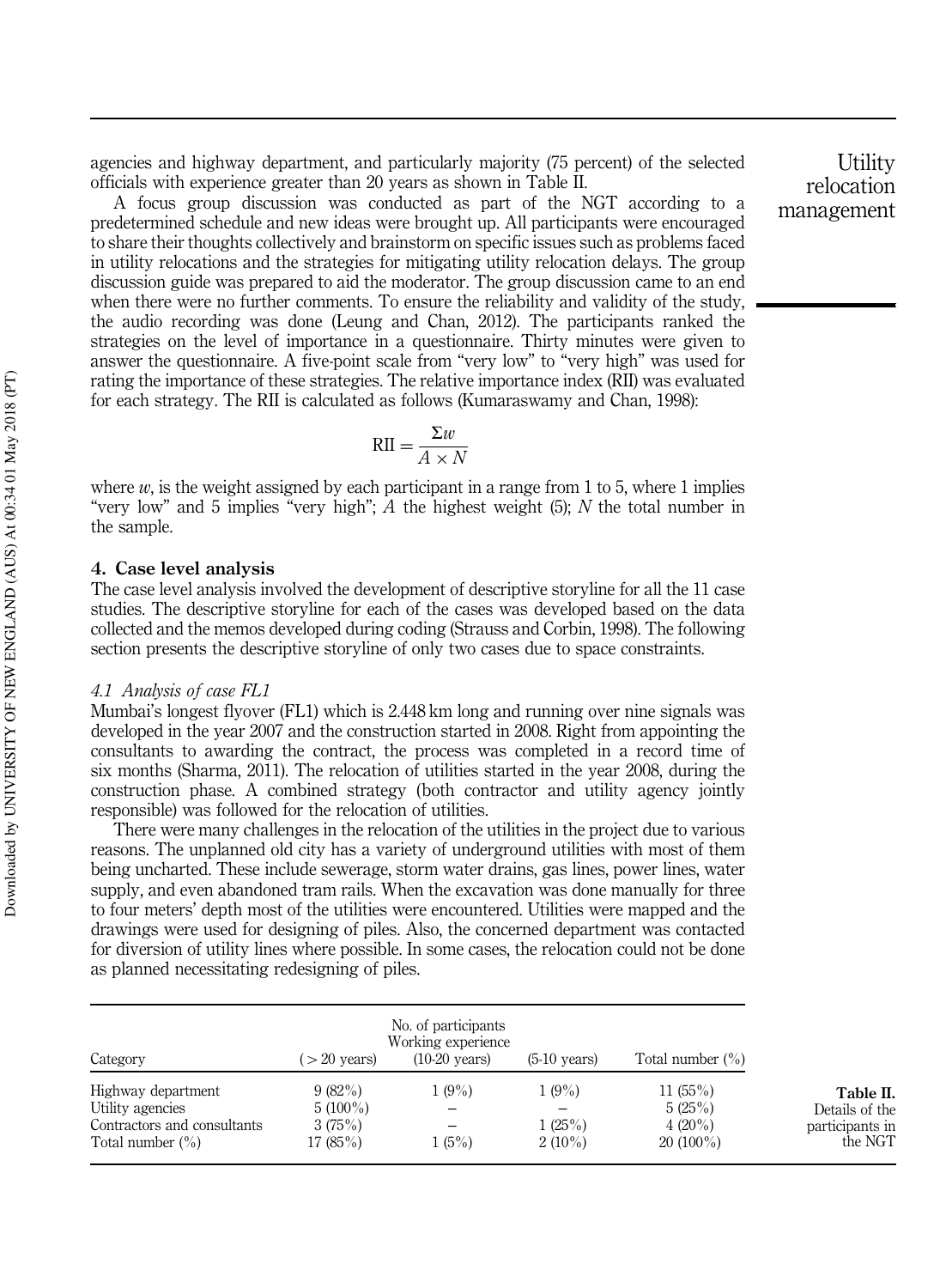As the geometry of utilities at every location was unique, each foundation had to be separately redesigned. Smaller utilities, wherever possible, were accommodated in the foundation structure itself. Sometimes, pile cap shape was redesigned to permit the utility close to it. In case it was not feasible, the utility was diverted away from the foundation. Diversion routes were chalked out in consultation with the concerned department.

*Conflict with underground water pipelines*. The diversion was not possible in case of large diameter water pipelines that were under pile caps. Hence, the pipeline was permanently protected by Reinforced Cement Concrete (RCC) encasement for the portion below the pile cap and 2 m on either side. Water mains were ruptured a couple of times as the piling rig punctured them and there was a delay in restoring the water pipelines.

*Conflict with Dhapa drains*. One more challenge in the project FL1 was in the relocation of Dhapa drains. Dhapa drains are egg-shaped masonry drains carrying storm water to the sea. They are too big to be diverted. The structure on such drain required special design so that the load was transferred to RCC arch that rested on the firm ground beside the drain.

The various issues faced in the relocation of utilities in FL1 were a delay in starting the relocation work, uncertainty over the location of underground utilities, design changes, and challenges in handling a number of utilities. As a result of such various challenges, the duration of the relocation of utilities took two years as compared to the initial planned duration of 1.5 years. This process formed a major portion of the entire construction phase which was planned to be completed in three years.

#### *4.2 Analysis of case FL2*

A flyover 475 meters long and 17.2 meters' wide was developed in the year 2005 in Chennai. Delay in the development phase was due to the delay in land acquisition. The relocation started only in the construction phase (2010). The conventional strategy was adopted for the relocation of utilities where the utility agencies had to shift their respective utilities.

*Conflict with underground water pipeline*. The construction work on the four-lane flyover began in March 2010 but had to be put on hold after completion of just 10 percent of the construction. The water supply and sewerage agency had to shift 3100 meters of water pipes from the center to the side of the road. The flyover was initially designed to have two columns with two-lane carriageway on either side. It was later made to a single column facility with a four-lane carriageway to limit the disruption to the drinking water pipeline along the stretch. The plan was revised, but still, the water supply department had to shift three pipelines of varying diameters. Experiencing difficulty in locating a suitable contractor to handle the work, the water supply and sewerage agency handed back the funds received from the highways department for implementation of this task. Work had stopped in 2011 on the flyover after the highways department had laid the foundation for a majority of the columns that were to support the flyover to allow metro water to shift a major pipeline from the middle of the road to its shoulder.

The planned duration of the construction of the flyover was 18 months and it was expected to be completed by August 2011. Only 50 percent of the project work was completed as on February 2015, due to the delay in the relocation of water pipeline. According to various informants of the case, the primary reason for the delay was the lack of coordination among the utility agencies. The water supply and sewerage agency were unable to get permission from the corporation to excavate the road and move the lines, and hence the chosen contractor refused to continue with the work due to an escalation in costs. Most contractors refused to bid as they felt that the road was too congested for unloading of construction materials. Subsequently, the highways department agreed to shift the water pipeline themselves.

The issues in the relocation of water pipelines were resolved after a delay of two years, after which work resumed on the project. Increase in costs of building materials required a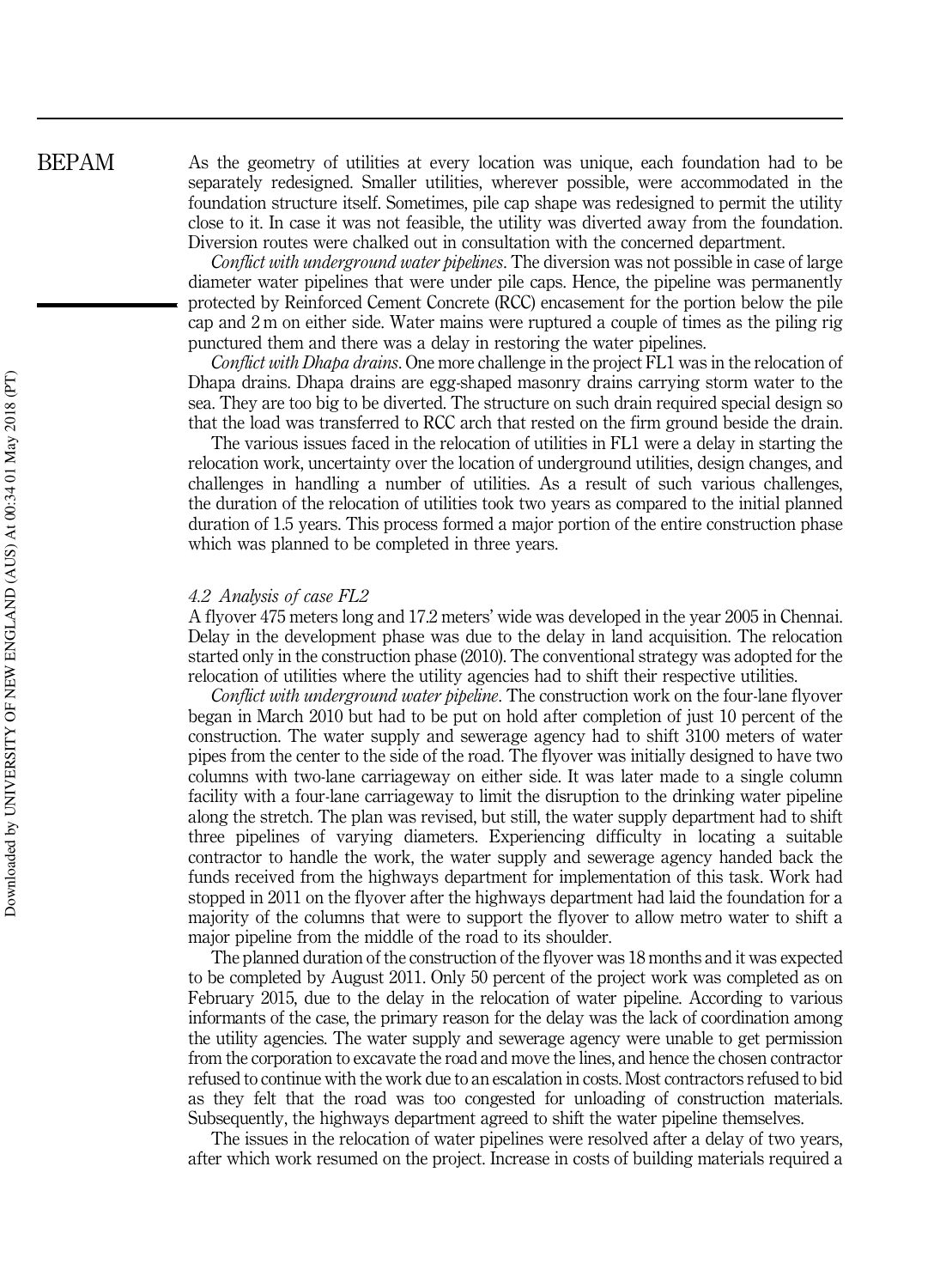fresh estimate for the project, which could now cost around 50 percent more than the originally estimated cost. This delay had a spiraling effect on the whole duration of the project leading to congestion and traffic jams in the area.

**Utility** relocation management

Table III. Comparison of projects across the different characteristics

#### 5. Findings from case analysis

The case study analysis revealed that the utility relocation delays normally occur in all projects due to various issues. The impact of issues influencing delays in utility relocations were compared across three different characteristics such as strategy for relocation, size and location of the project as shown in Table III. The interpretations were given with respect to the degree in which the issues influenced the delays in utility relocation as shown in Table III (Edelenbos and Klijn, 2006). Comparing the size of the project, it was evident that small projects such as FOB1, FOB2, FOB3 and FOB4 in India were delayed largely due to the delays in utility relocations. These projects encountered complex underground utilities. In the flyover project (FL1), a large-sized project, the impact of utility relocation issues on the project was medium, whereas in FL2, a medium sized project, the impact of utility relocation issues was high. This clearly shows that, "The duration of the utilities relocation has been adversely impacted more by the complexity of the underground utilities than the size of the projects." Based on the location of the project, it was evident from Table III, that "The impact of issues influencing utility relocation delays are high in urban areas than rural areas." The urban areas have a complex web of underground utilities, both private and public than in the rural areas.

The analysis of the case studies showed that the delays in utility relocation are the major cause of delays in Indian road and bridge projects. The planned duration of the FOB projects (FOB1, FOB2, FOB3 and FOB4) was eight months. But the delays in utility relocation were in the range of 8 to 18 months. The delays in utility relocation of the projects were equal to or much higher than the planned duration of the project. Likewise, in project FL2, the planned duration of the project is 14 months, but the delay in utility relocation is 54 months. It is clearly evident that these projects have extensively delayed only due to the delays in utility relocation.

#### 6. Identification and evaluation of strategies

In this study, the strategies were identified from sources such as literature review, case studies and NGT. The identified strategies were then classified into:

- (1) technical strategies; and
- (2) coordination strategies.

| S. No | Project          | Strategy     | Size of project                                                     | Location | Impact of issues influencing delays in utility<br>relocation |
|-------|------------------|--------------|---------------------------------------------------------------------|----------|--------------------------------------------------------------|
|       | FL1              | Combined     | Large                                                               | Urban    | 2                                                            |
| 2     | FL2              | Conventional | Medium                                                              | Urban    | 4                                                            |
| 3     | RD1              | Combined     | Large                                                               | Rural    | 2                                                            |
| 4     | RD2              | Combined     | Medium                                                              | Rural    | 2                                                            |
| 5     | RD <sub>3</sub>  | Combined     | Medium                                                              | Rural    | 2                                                            |
| 6     | ROB <sub>1</sub> | Conventional | Medium                                                              | Suburban | 3                                                            |
| 7     | ROB <sub>2</sub> | Conventional | Medium                                                              | Suburban | 4                                                            |
| 8     | FOB <sub>1</sub> | Conventional | Small                                                               | Urban    | 3                                                            |
| 9     | FOB <sub>2</sub> | Conventional | Small                                                               | Urban    | 3                                                            |
| 10    | FOB <sub>2</sub> | Conventional | Small                                                               | Urban    | 3                                                            |
| 11    | FOB <sub>3</sub> | Conventional | Small                                                               | Urban    | 3                                                            |
|       |                  |              | <b>Notes:</b> 0, very low; 1, low; 2, Medium; 3, High; 4, Very high |          |                                                              |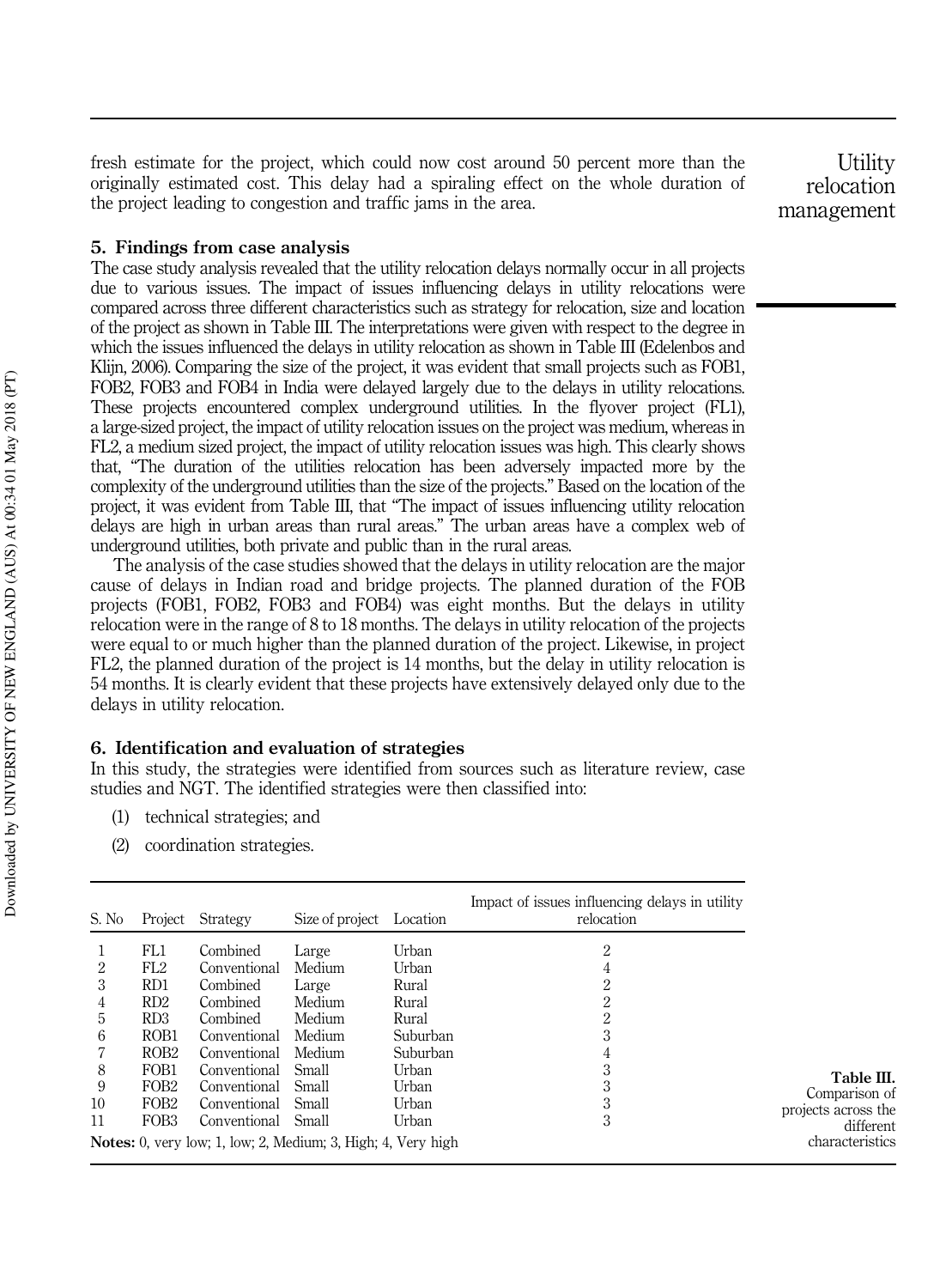# BEPAM

Technical strategies are the methods/plan to achieve solutions for technical problems that arise during the process of utility relocations. Coordination strategies are the methods/plan to achieve coordination all through the process of utility relocations. The technical and coordination strategies identified from literature, case study and NGT are summarized in Table IV and Table V. The results of analysis of the importance of strategies with the RII and the ranks for each strategy under various categories are given in Tables IV and V.

## *6.1 Technical strategies for mitigating delays in utility relocation work*

The importance of technical strategies for mitigating delays in utility relocation work is given in Table IV. The participants ranked early identification and removal of abandoned/out of service/defunct utilities (RII 0.80, Rank1) as the important technical strategy to mitigate delays in utility relocation work. From the interviews, it was noted that removal of abandoned utilities is very important in the early stages of the project as it may cause confusions and delays during relocations. It was also clear from the case studies that lot of time was wasted in confirming whether the utility facility is functioning or out of service. The participants ranked avoiding utility relocation through change in geometry/alignment, change in structure/ footing, and adjusting the location of utility lines (RII 0.69, Rank2), and Use of available technologies such as SUE, CADD systems, vacuum extraction, GIS/GPS systems (RII 0.78, Rank 3) as important technical strategy to mitigate delays in utility relocation work.

From the case studies, it was clear that avoiding utility relocations through design changes in the structure during the construction stage reduced higher cost of relocations. Highway designers can design around the utilities with certain alternatives and avoid unnecessary utility relocations. This may increase the design time and cost but save time and cost later in the construction stage. To design around the utilities the exact location of the utilities must be known and hence the use of SUE is recommended for this purpose. If there is an uncharted utility that is not taken into account in the design, it takes time to solve the problems and redesign the project. Implementing SUE permits the designer to identify the exact locations of utilities so that unnecessary utility relocation and unexpected utility conflicts are avoided at the design stage ( Jung, 2012).

|                                                 |                | S. No Technical strategies                                                                                                                     | Source                                                                               | Code            | RII  | <b>NGT</b><br>participants<br>Rank |
|-------------------------------------------------|----------------|------------------------------------------------------------------------------------------------------------------------------------------------|--------------------------------------------------------------------------------------|-----------------|------|------------------------------------|
|                                                 | 1              | Avoiding utility relocation (change in<br>geometry/alignment, change in structure/<br>footing, and adjusting the location of utility<br>lines) | FHWA (2002), case studies,<br>NGT                                                    | TS1             | 0.79 | 2                                  |
|                                                 | $\overline{2}$ | Use of available technologies such as SUE,<br>CADD systems, vacuum extraction, GIS/GPS<br>systems                                              | GAO (1999), Ellis (2003),<br>Leuderalbert (1999), case<br>studies                    | TS <sub>2</sub> | 0.78 | 3                                  |
|                                                 | 3              | Adopting context sensitive design                                                                                                              | Sturgill et al. (2014)                                                               | TS3             | 0.65 | 8                                  |
|                                                 | 4              | Early identification and removal of abandoned/<br>out of service/defunct utilities                                                             | Case studies, FHWA (2002),<br><b>NGT</b>                                             | TS4             | 0.80 |                                    |
|                                                 | 5              | Adopting manual excavation to a certain depth Case studies<br>$(3 \text{ to } 4 \text{ m})$                                                    |                                                                                      | TS5             | 0.68 |                                    |
| Table IV.                                       | 6              | <b>Adopting Trenchless Technology</b>                                                                                                          | FHWA (2002), Ralph (2003),<br>Leuderalbert (1999), Utilities<br><b>Manual</b> (2009) | TS6             | 0.72 | 5                                  |
| Importance of<br>technical strategies for       | 7              | Adopting joint trenching/utility corridors/<br>utility tunnel                                                                                  | FHWA (2002), Leuderalbert<br>(1999)                                                  | TS7             | 0.73 | 4                                  |
| mitigating delays in<br>utility relocation work | 8              | Use of subways for dry lines                                                                                                                   | FHWA (2002), Leuderalbert<br>$(1999)$ , Utilities Manual $(2009)$                    | TS8             | 0.69 | 6                                  |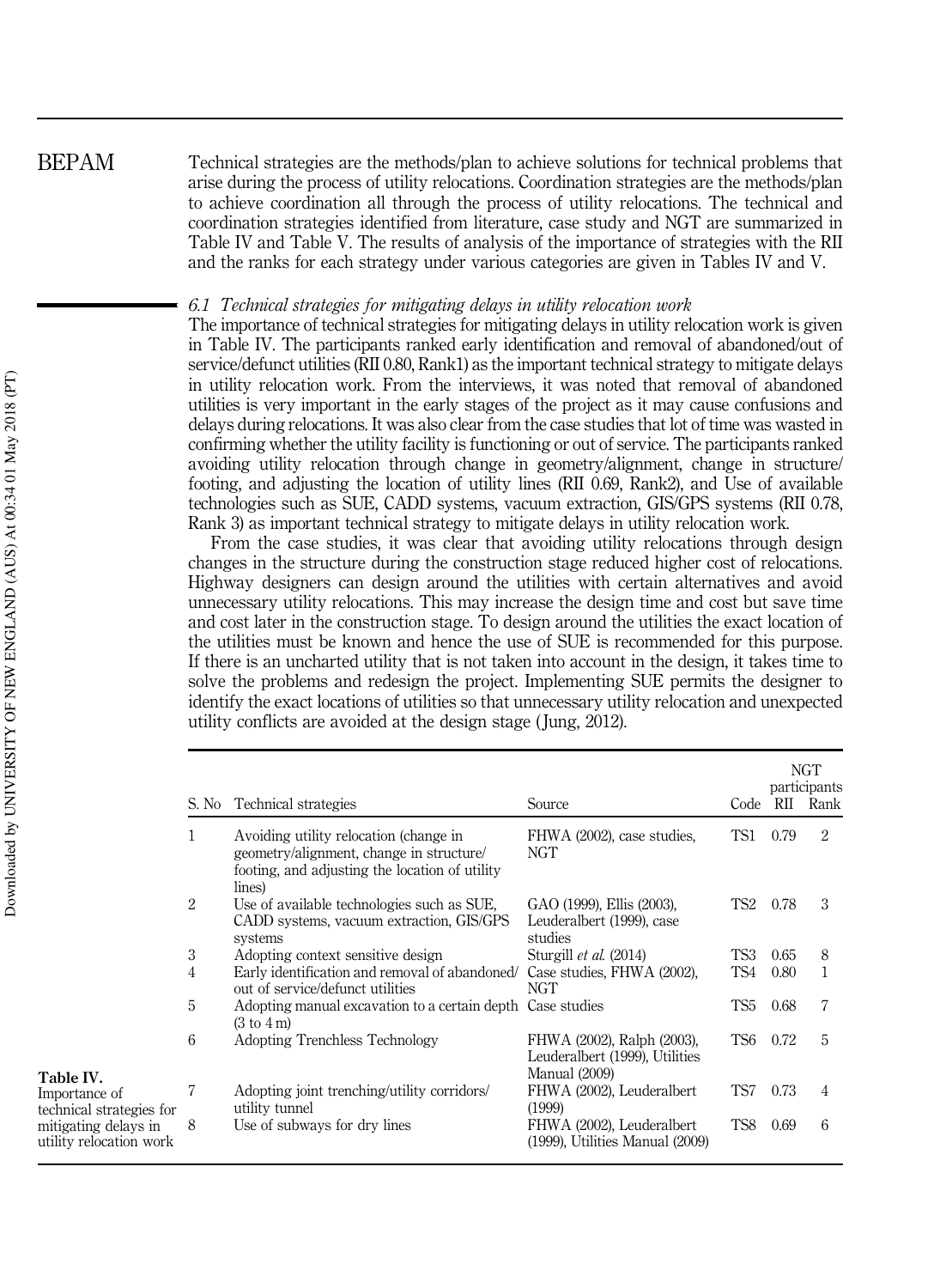| S. No | Coordination strategies                                                              | Source                                                   | Code            |      | <b>NGT</b><br>participants<br>RII Rank | Utility<br>relocation<br>management             |
|-------|--------------------------------------------------------------------------------------|----------------------------------------------------------|-----------------|------|----------------------------------------|-------------------------------------------------|
| 1     | Electronic document delivery                                                         | Utility relocation task force report (2004)              | CS <sub>1</sub> | 0.80 | 5                                      |                                                 |
| 2     | Training                                                                             | Case studies, GAO (1999)                                 | CS <sub>2</sub> | 0.68 | 16                                     |                                                 |
| 3     | Incentives and penalties                                                             | Ellis et al. (2009), Goodrum et al. (2008)               | CS <sub>3</sub> | 0.72 | 13                                     |                                                 |
| 4     | Designated utility coordinator                                                       | Case studies, NGT                                        | CS4             | 0.81 | 4                                      |                                                 |
| 5     | Project-level monitoring committee                                                   | Case studies, NGT                                        | CS5             | 0.86 | 3                                      |                                                 |
| 6     | Conducting monthly, quarterly or<br>other periodic planning/coordination<br>meetings | FHWA (2002), Quiroga et al. (2012), NGT                  | CS <sub>6</sub> | 0.90 | $\mathbf{1}$                           |                                                 |
| 7     | Utility agreements                                                                   | Utility relocation task force report (2004)              | CS <sub>7</sub> | 0.69 | 15                                     |                                                 |
| 8     | Utility coordinating councils                                                        | Sturgill et al. (2014), WSDOT Utilities<br>Manual (2008) | CS <sub>8</sub> | 0.79 | 7                                      |                                                 |
| 9     | One-call notification                                                                | Ralph (2003)                                             | CS <sub>9</sub> | 0.70 | 14                                     |                                                 |
| 10    | Cost sharing                                                                         | FHWA (2002), NGT                                         | CS10            | 0.72 | 12                                     |                                                 |
| 11    | Joint project agreements                                                             | FHWA (2002), Leuderalbert (1999)                         | CS11            | 0.66 | 17                                     |                                                 |
| 12    | Use of special contracting methods<br>like partnering                                | GAO (1999)                                               | CS12 0.62       |      | 18                                     |                                                 |
| 13    | Early planning and coordination                                                      | GAO (1999), case study, NGT                              | CS13 0.87       |      | $\overline{2}$                         |                                                 |
| 14    | Adopting design-build contracts                                                      | GAO (1999), case study                                   | CS14            | 0.79 | 6                                      | Table V.                                        |
| 15    | Government level review meetings                                                     | <b>NGT</b>                                               | CS15            | 0.74 | 11                                     | Importance of                                   |
| 16    | Expediting decision making                                                           | <b>NGT</b>                                               | CS16 0.75       |      | 10                                     | Coordination                                    |
| 17    | Risk sharing                                                                         | <b>NGT</b>                                               | CS17            | 0.78 | 8                                      | strategies for                                  |
| 18    | Providing advance funding for utility Case studies, NGT<br>relocations               |                                                          | CS18 0.77       |      | 9                                      | mitigating delays in<br>utility relocation work |

## *6.2 Coordination Strategies for mitigating delays in utility relocation work*

The importance of strategies for mitigating delays during utility relocation work is given in Table V. The participants ranked conducting monthly, quarterly or other periodic planning/ coordination meetings (RII 0.90, Rank1) as the most important coordination strategy to mitigate delays in utility relocation work. From the interviews, it was noted that if highway department, contractor, and utility agencies involved in the coordination meeting weekly or monthly to discuss all issues and resolve problems, then it will help improve communications and reduce delays.

The participants ranked early planning and coordination (RII 0.87, Rank2) as the important coordination strategy to mitigate delays in utility relocation. Early planning and coordination promote efficient highway design, economical utility relocation, and reduced construction costs (GAO, 1999). The participants ranked project-level monitoring committee (RII 0.86, Rank 3) as the most important coordination strategy to mitigate delays during utility relocation work. The case studies brought out the fact that the utility relocation was considerably coordinated and delays were low in projects that had project-level monitoring committee. The participants ranked designated utility coordinator (RII 0.81, Rank 4) as the important coordination strategy to mitigate delays during utility relocation work. A utility coordinator serves as a resource person in coordinating and communicating with multiple agencies in all activities from identification of the utilities to the relocation of the utilities.

# 7. Recommendations

Delays in the relocation of utilities are a major hindrance to the development of highway projects in India. Hence, there is a need for the government at the central level and the state level to take action and bring policy level changes to improve utility coordination and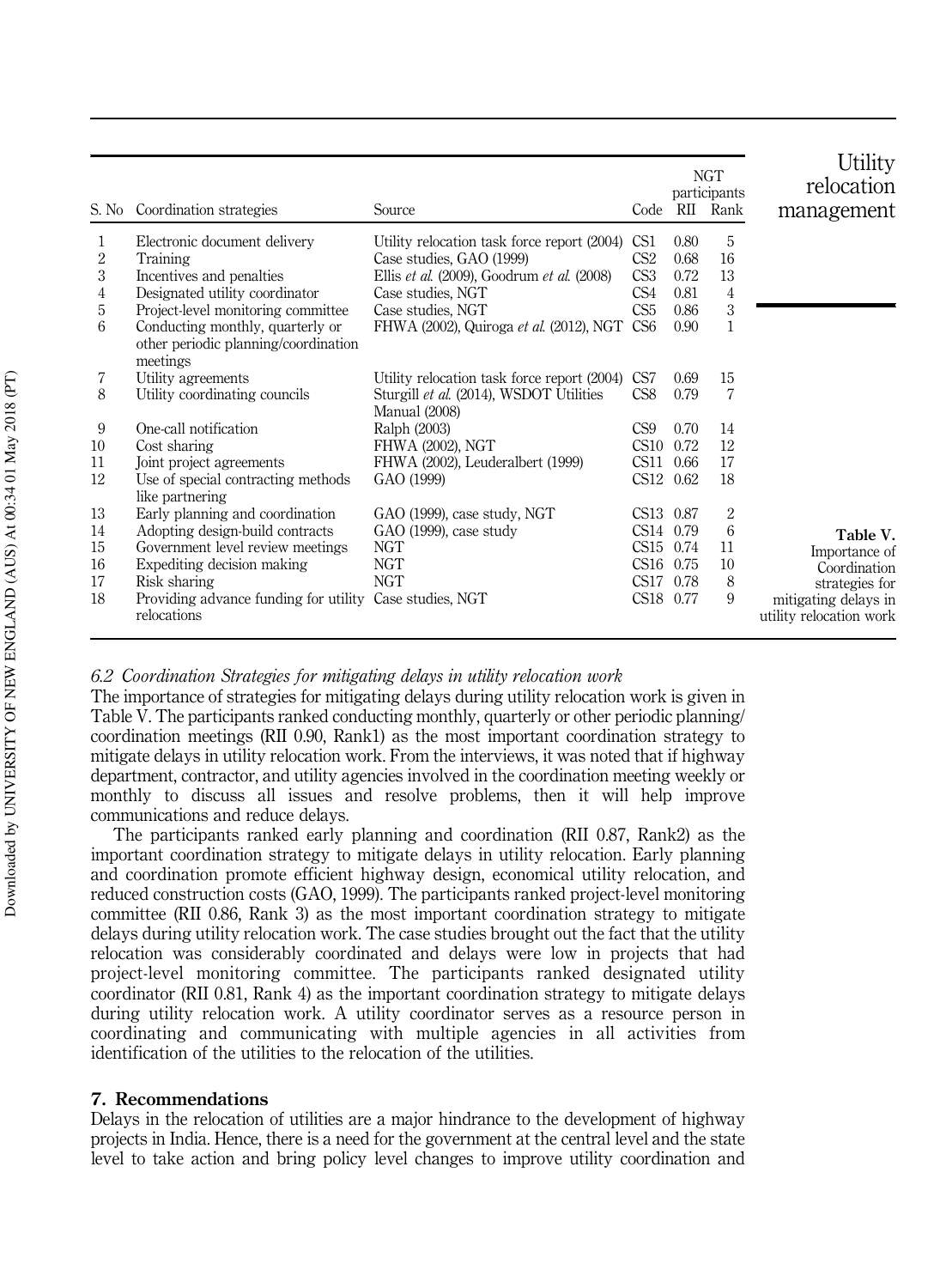#### overcome delays. Based on the strategies identified, we suggest the following recommendations and actions that should be taken by the government, highway department, utility agencies, consultant and contractor involved in utility relocations: BEPAM

- Legislations and regulations have to be established for guidance on utility relocation timings, and for streamlining the permits process.
- Lack of inter-organizational coordination is a major roadblock for the successful utility relocation. Changes in policy for appointing coordination wing for inter-organizational coordination are required. The government should allocate sufficient fund in the budget for utility relocation works for all the planned projects.
- The response from utility agencies can be expedited through assigning a separate person for one-point contact to manage the requests from the coordination wing, highway department or the contractor regarding the information on utilities, its jurisdiction control and estimates for relocation.
- Wherever possible, utility agencies should consider using joint trenching/utility corridors and other combined facilities in project right-of-way. This may help prevent conflicts between contractors and utility agencies, thereby reducing time lost and other problems.
- The government should invest in Subsurface Utility Engineering and map all the underground utilities. Use of available sensing technologies to locate the underground utilities should be encouraged.

## 8. Conclusion

Any new construction, renewal or widening of road and bridge projects involve the relocation of utilities requiring coordination between the highways department, utility agencies, designers, and contractors. Issues in the relocation of utilities impacting the overall duration of the project are a great concern. This paper explored how the various utility relocation issues impact the duration of the project through the case analysis of 11 road and bridge projects in India. The analysis of the case studies showed that the duration of the relocation of utilities is impacted more significantly by the complexity of underground utilities rather than the size of the projects.

Strategies were identified from three sources, namely, literature review, case studies and NGT. The important technical strategies identified to manage utility-related issues are: Early identification and removal of abandoned/out of service/defunct utilities; avoiding utility relocation through change in geometry/alignment; change in structure/ footing, and adjusting the location of utility lines, and Use of available technologies such as SUE, CADD systems, vacuum extraction, GIS/GPS systems. The important coordination strategies identified to manage utility-related issues are conducting monthly, quarterly or other periodic planning/coordination meetings; early planning and coordination; and project-level monitoring committee. When the strategies are implemented systematically, these strategies will resolve many utility-related issues and thereby reduce utility-related delays in projects.

There are few limitations in this study. First, the study of the utility relocation was limited only to road and bridge projects in India. Similar studies could be performed in other transportation infrastructure projects. Second, the descriptive storylines for only two cases are presented in this paper. However, the findings reflect the analysis of the 11 cases. The projects selected for this study are from the Indian context. Further research is needed with data from projects of other national contexts to explore the utility relocation issues and compare the findings.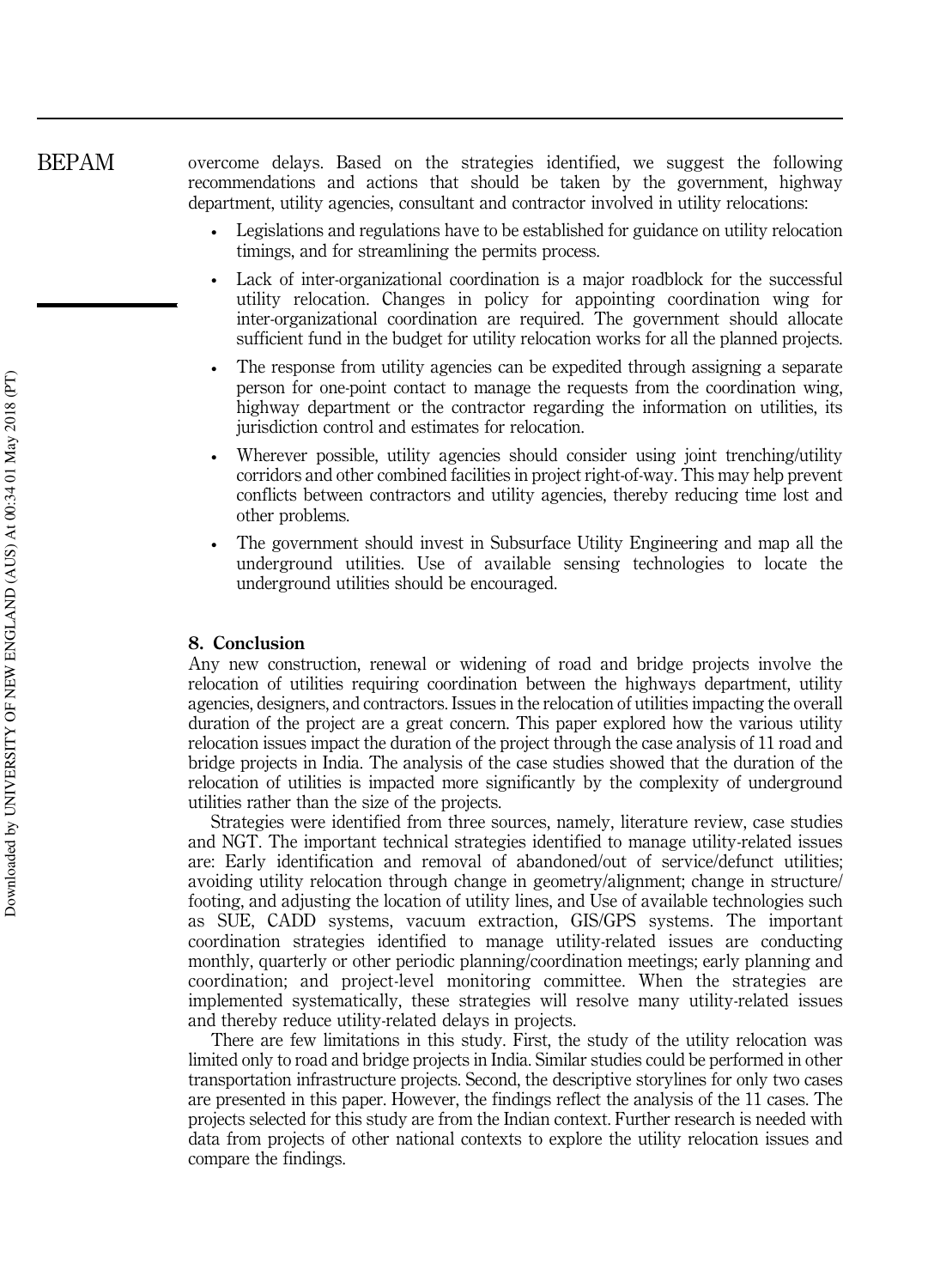#### References

- Caldas, C.H., Chou, C. and O'connor, J. (2008), "Negotiation based decision support model for utility relocations in transportation infrastructure projects", *Construction Management and Economics*, Vol. 26 No. 10, pp. 1079-1090.
- Chou, C., Caldas, C.H., Connor, J.T.O., Sroka, A.W. and Goldman, G.K. (2009), "Identification of decision drivers for the strategy of incorporating utility relocations into highway construction contracts", *Journal of Construction Engineering and Management*, Vol. 135 No. 9, pp. 812-818.
- Delbecq, A.L., van de Ven, A.H. and Gustafson, D.H. (1975), *Group Techniques for Program Planning: A Guide to Nominal and Delphi Processes*, Scott, Foresman and Company, Glenview, IL.
- Edelenbos, J. and Klijn, E.H. (2006), "Managing stakeholder involvement in decision making: a comparative analysis of six interactive processes in the Netherlands", *Journal of Public Administration Research & Theory*, Vol. 16, pp. 417-446.
- Ellis, R. (2003), *Development of Improved Strategies for Avoiding Utility Related Delays During FDOT Highway Construction Projects*, Florida Department of Transportation, Tallahassee, FL.
- Ellis, R., Venner, M., Paulsen, C., Anspach, J., Adams, G. and Vandenbergh, K. (2009), "Integrating the Priorities of Transportation Agencies and Utility Companies", SHRP2 Report S2-R15-RW, Transportation Research Board, Washington, DC.
- FHWA (2002), *European Right-of-Way and Utilities Best Practices*, Federal Highway Administration, Washington, DC.
- GAO (1999), *Transportation Infrastructure: Impacts of Utility Relocations on Highway and Bridge Projects*, *GAO/RCED-99-131*, United States General Accounting Office, Washington, DC, available at: http://uknowledge.uky.edu (accessed July 11, 2012).
- Goodrum, P., Smith, A., Slaughter, B. and Kari, F. (2008), "Case study and statistical analysis of utility conflicts on construction roadway projects and best practices in their avoidance", *Journal of Urban Planning and Development*, Vol. 134 No. 2, pp. 63-70.
- IBEF (2016), "Infrastructure sector in India", IBEF, July 11, available at: www.ibef.org/industry/ infrastructure-sector-india.aspx (accessed January 2, 2018).
- IBEF (2017), "Infrastructure", available at: www.ibef.org/industry/infrastructure-sector-india.aspx (accessed January 2, 2018).
- *Infrastructure Today* (2013), "Infrastructure", available at: www.ibef.org/download/Infrastructure-October-20171.pdf (accessed March 9, 2014).
- Jung, Y.J. (2009), "Utility impact rating with subsurface utility engineering in project development", *Canadian Journal of Civil Engineering*, Vol. 36 No. 11, pp. 1744-1754.
- Jung, Y.J. (2012), "Evaluation of subsurface utility engineering for highway projects: benefit-cost analysis", *Tunnelling and Underground Space Technology*, Vol. 27 No. 1, pp. 111-122.
- Kumaraswamy, M.M. and Chan, D.W.M. (1998), "Contributors to construction delays", *Construction Management and Economics*, Vol. 16 No. 1, pp. 17-29.
- Leuderalbert, K. (1999), "Avoiding Utility Relocations", Federal Highway Administration, US Department of Transportation, available at: www.fhwa.dot.gov/utilities/utilityrelo/ (accessed February 4, 2015).
- Leung, M.Y. and Chan, I.Y.S. (2012), "Exploring stressors of Hong Kong expatriate construction professionals in Mainland China: focus group study", *Journal of Construction Engineering and Management*, Vol. 138 No. 1, pp. 78-88.
- Marti, M.M., Knutson, K.L. and Corkle, J. (2002), *Utility Relocation: A Communication and Coordination Process for Local Governments*, Minnesota Department of Transportation, St Paul, MN.
- Monri, H. (2015), "A survey of utility coordination practices in the Toronto area", paper presented at the Conference of the Transportation Association of Canada, Charlottetown.
- Osman, H. and El-Diraby, T. (2007), "Implementation of subsurface utility engineering in Ontario: cases and a cost model", *Canadian Journal of Civil Engineering*, Vol. 34 No. 12, pp. 1529-1541.

**Utility** relocation management